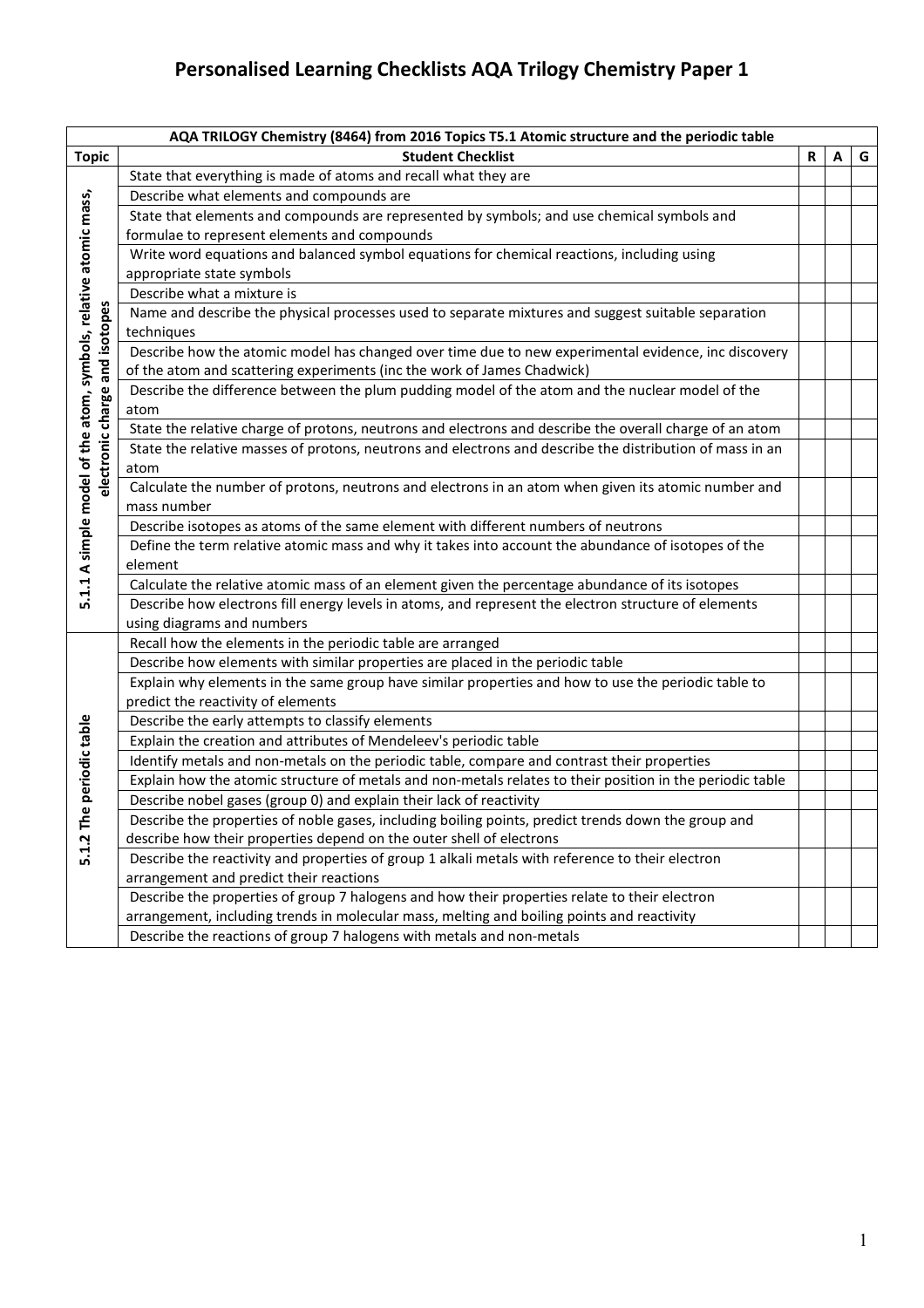## **Personalised Learning Checklists AQA Trilogy Chemistry Paper 1**

|                                                    | AQA TRILOGY Chemistry (8464) from 2016 Topics T5.2 Bonding, structure, and the properties of matter                                                        |   |   |   |
|----------------------------------------------------|------------------------------------------------------------------------------------------------------------------------------------------------------------|---|---|---|
| <b>Topic</b>                                       | <b>Student Checklist</b>                                                                                                                                   | R | A | G |
|                                                    | Describe the three main types of bonds: ionic bonds, covalent bonds and metallic bonds in terms of                                                         |   |   |   |
|                                                    | electrostatic forces and the transfer or sharing of electrons                                                                                              |   |   |   |
|                                                    | Describe how the ions produced by elements in some groups have the electronic structure of a noble gas                                                     |   |   |   |
|                                                    | and explain how the charge of an ion relates to its group number                                                                                           |   |   |   |
|                                                    | Describe the structure of ionic compounds, including the electrostatic forces of attraction, and represent<br>ionic compounds using dot and cross diagrams |   |   |   |
|                                                    | Describe the limitations of using dot and cross, ball and stick, two and three-dimensional diagrams to                                                     |   |   |   |
|                                                    | represent a giant ionic structure                                                                                                                          |   |   |   |
| 5.2.1 Chemical bonds, ionic, covalent and metallic | Work out the empirical formula of an ionic compound from a given model or diagram that shows the<br>ions in the structure                                  |   |   |   |
|                                                    | Describe covalent bonds and identify different types of covalently bonded substances, such as small                                                        |   |   |   |
|                                                    | molecules, large molecules and substances with giant covalent structures                                                                                   |   |   |   |
|                                                    | Represent covalent bonds between small molecules, repeating units of polymers and parts of giant                                                           |   |   |   |
|                                                    | covalent structures using diagrams                                                                                                                         |   |   |   |
|                                                    | Draw dot and cross diagrams for the molecules of hydrogen, chlorine, oxygen, nitrogen, hydrogen                                                            |   |   |   |
|                                                    | chloride, water, ammonia and methane                                                                                                                       |   |   |   |
|                                                    | Deduce the molecular formula of a substance from a given model or diagram in these forms showing the                                                       |   |   |   |
|                                                    | atoms and bonds in the molecule                                                                                                                            |   |   |   |
|                                                    | Describe the arrangement of atoms and electrons in metallic bonds and draw diagrams the bonding in<br>metals                                               |   |   |   |
|                                                    | Name the three States of matter, identify them from a simple model and state which changes of state                                                        |   |   |   |
|                                                    | happen at melting and boiling points                                                                                                                       |   |   |   |
|                                                    | Explain changes of state using particle theory and describe factors that affect the melting and boiling                                                    |   |   |   |
|                                                    | point of a substance                                                                                                                                       |   |   |   |
|                                                    | Recall what (s), (l), (g) and (aq) mean when used in chemical equations and be able to use them                                                            |   |   |   |
| properties of substances                           | appropriately                                                                                                                                              |   |   |   |
|                                                    | Explain how the structure of ionic compounds affects their properties, including melting and boiling                                                       |   |   |   |
|                                                    | points and conduction of electricity (sodium chloride structure only)                                                                                      |   |   |   |
|                                                    | Explain how the structure of small molecules affects their properties                                                                                      |   |   |   |
|                                                    | Explain how the structure of polymers affects their properties                                                                                             |   |   |   |
|                                                    | Explain how the structure of giant covalent structures affects their properties                                                                            |   |   |   |
|                                                    | Explain how the structure of metals and alloys affects their properties, including explaining why they are                                                 |   |   |   |
|                                                    | good conductors                                                                                                                                            |   |   |   |
| 2.2 How bonding and structure are related to the   | Explain why alloys are harder than pure metals in terms of the layers of atoms                                                                             |   |   |   |
|                                                    | Explain the properties of graphite, diamond and graphene in terms of their structure and bonding                                                           |   |   |   |
|                                                    | Describe the structure of fullerenes, and their uses, including Buckminsterfullerene and carbon                                                            |   |   |   |
| ம்                                                 | nanotubes                                                                                                                                                  |   |   |   |

| AQA TRILOGY Chemistry (8464) from 2016 Topics T5.3 Quantitative chemistry |                                                                                                                                                        |   |   |   |  |  |
|---------------------------------------------------------------------------|--------------------------------------------------------------------------------------------------------------------------------------------------------|---|---|---|--|--|
| <b>Topic</b>                                                              | <b>Student Checklist</b>                                                                                                                               | R | А | G |  |  |
|                                                                           | State that mass is conserved and explain why, including describing balanced equations in terms of<br>conservation of mass                              |   |   |   |  |  |
|                                                                           | Explain the use of the multipliers in equations in normal script before a formula and in subscript<br>within a formula                                 |   |   |   |  |  |
| measurements<br>of mass and the<br>interpretation                         | Describe what the relative formula mass (Mr) of a compound is and calculate the relative formula<br>mass of a compound, given its formula              |   |   |   |  |  |
|                                                                           | Calculate the relative formula masses of reactants and products to prove that mass is conserved in a<br>balanced chemical equation                     |   |   |   |  |  |
| Chemical<br>quantitative<br>conservation                                  | Explain observed changes of mass during chemical reactions in non-enclosed systems using the<br>particle model when given the balanced symbol equation |   |   |   |  |  |
| 5.3.1                                                                     | Explain why whenever a measurement is made there is always some uncertainty about the result<br>obtained                                               |   |   |   |  |  |
|                                                                           | Calculate the mass of solute in a given volume of solution of known concentration in terms of mass<br>per given volume of solution                     |   |   |   |  |  |